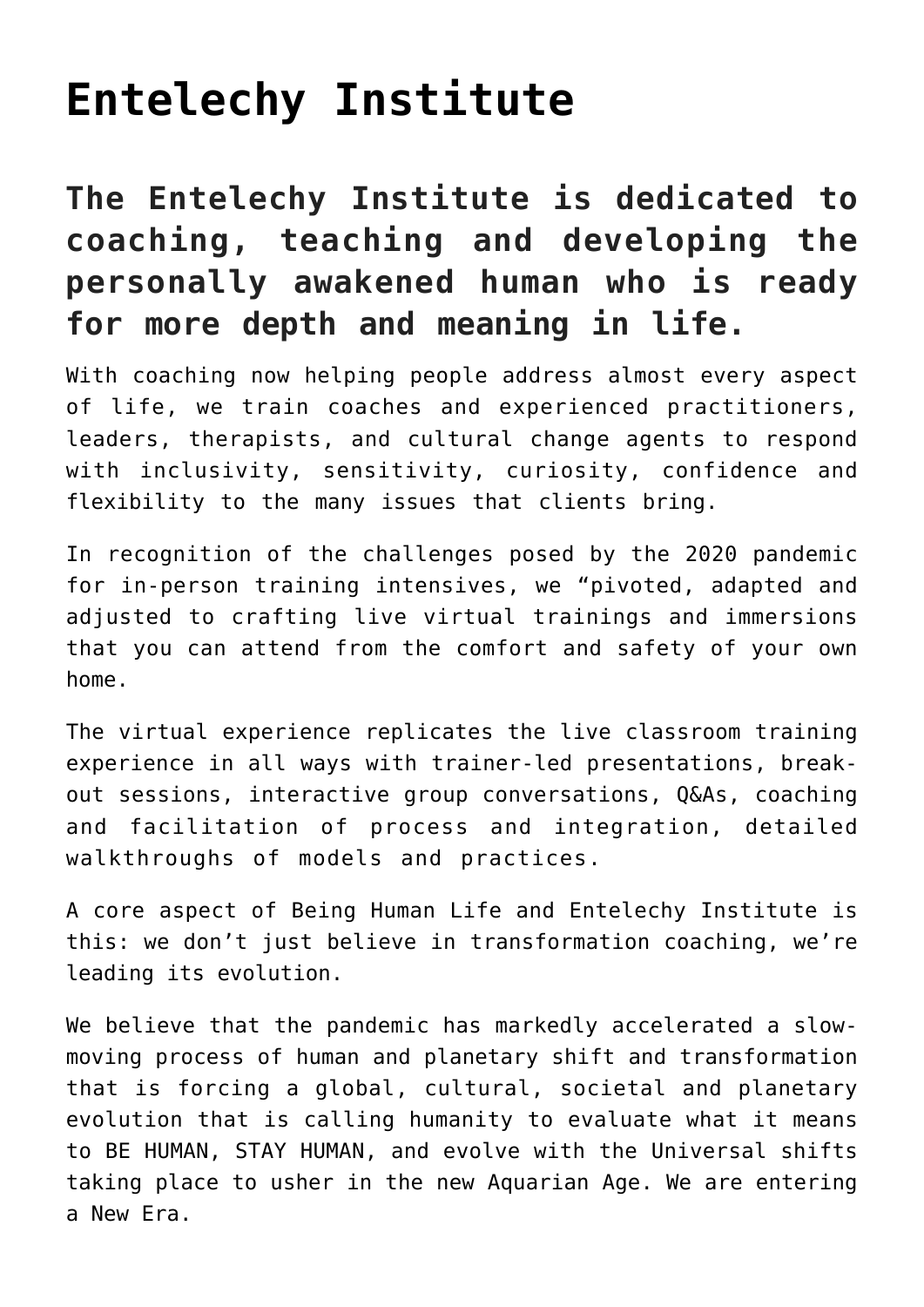#### [Learn About Upcoming Events & Programs](http://beinghumanlife.com/events/)



BHL Main Images1

#### **Transformational Coaching is Evolving**

At the CORE of Entelechy Institute is our current model of Transformational coaching. The field of personal professional coaching (and all of the niches that reside under the Coaching umbrella) still has a relatively young history.

Being Human Life and Entelechy Institute Transformational coaching draws its roots from a number of schools of thought and utilizes what has proven valuable in old-school coaching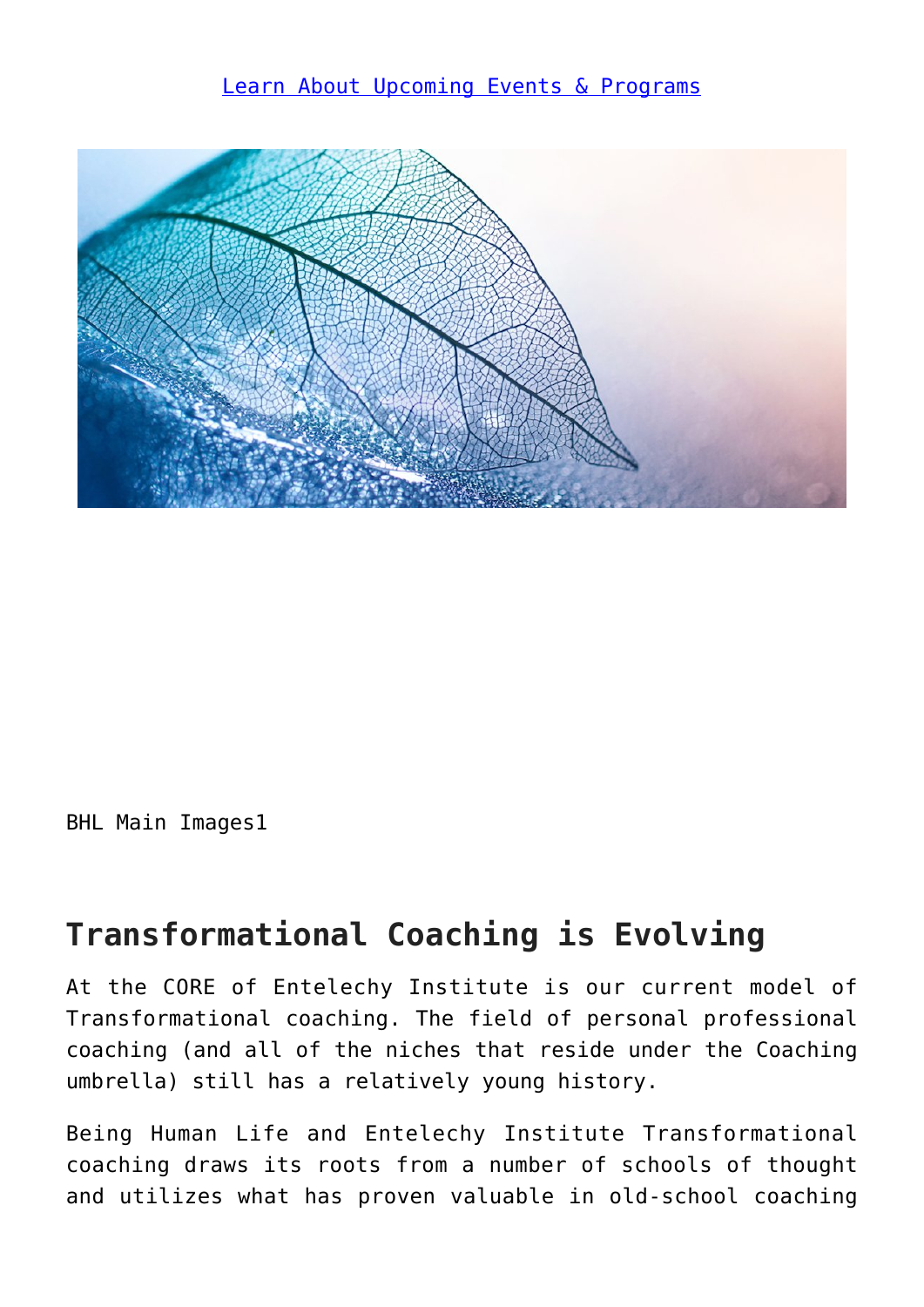methods and fuses them together with the science of consciousness, the five intelligences, quantum science and quantum mechanics.

Transformational coaching is fluid and adaptive as a part of an evolutionary process, gradually developing and adapting from other methods and fields of psychology, philosophy and for the founders, the Quantum Field.

Transformational coaching is focused on enabling clients to change and transform how they feel, think, create, act and live.

This is made possible by coaches, leaders and facilitators like Nina and Michele, who have studied and evolved with the coaching profession for more than 20 years.

As more experience, study, has been gained, we have integrated new building blocks in psychology and neuroscience and are trusting the emotional, spiritual intelligences in supporting the development of our programs.

**Being Human Life** is dedicated to supporting and guiding people who have a deep vearning for something more.

You hear the rumbling beneath your feet. You know the old paradigms are shifting. You see others in your life resisting the change. Yet you feel something stirring within you. You desire to pivot, shift and transform, BE THE CHANGE that yields MORE.

**More Purpose.**

**More Passion.**

**More Meaning.**

**More Fulfillment.**

Being Human is about one word: Change – from the inside -out.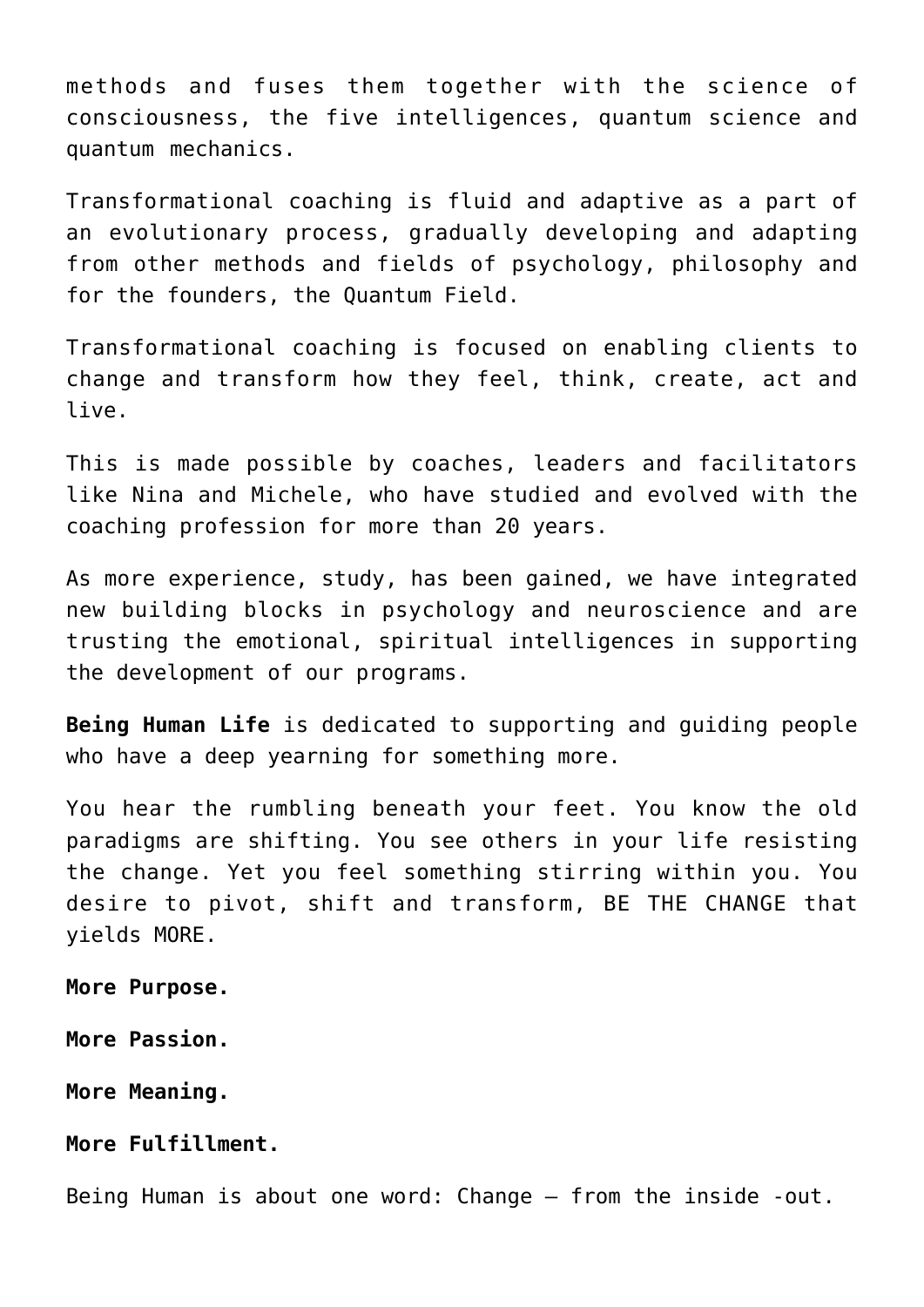Being Human Life and Entelechy Institute are Humanitarian focused.

Our core purpose is to assist others into greater phases of self realized consciousness and living life more fully expressed in their essence (Entelechy) and Divine Nature.

In this process, our consciousness evolves and our habitual behaviors, limiting beliefs and old patterns begin to dissolve. This is where the brain rewires itself and it's old belief patterns.

As humans, we recall and touch the Divine in our heart, Soul and mind. Some individuals call this awakening. Others refer to it as ascension. Either way, it is a deep remembrance and a process of evolution.

Spiritual Awakening isn't a lifestyle The process of spiritual awakening involves physical, mental and emotional shifts. This experience leads to changes within ourselves and alters our philosophy of life.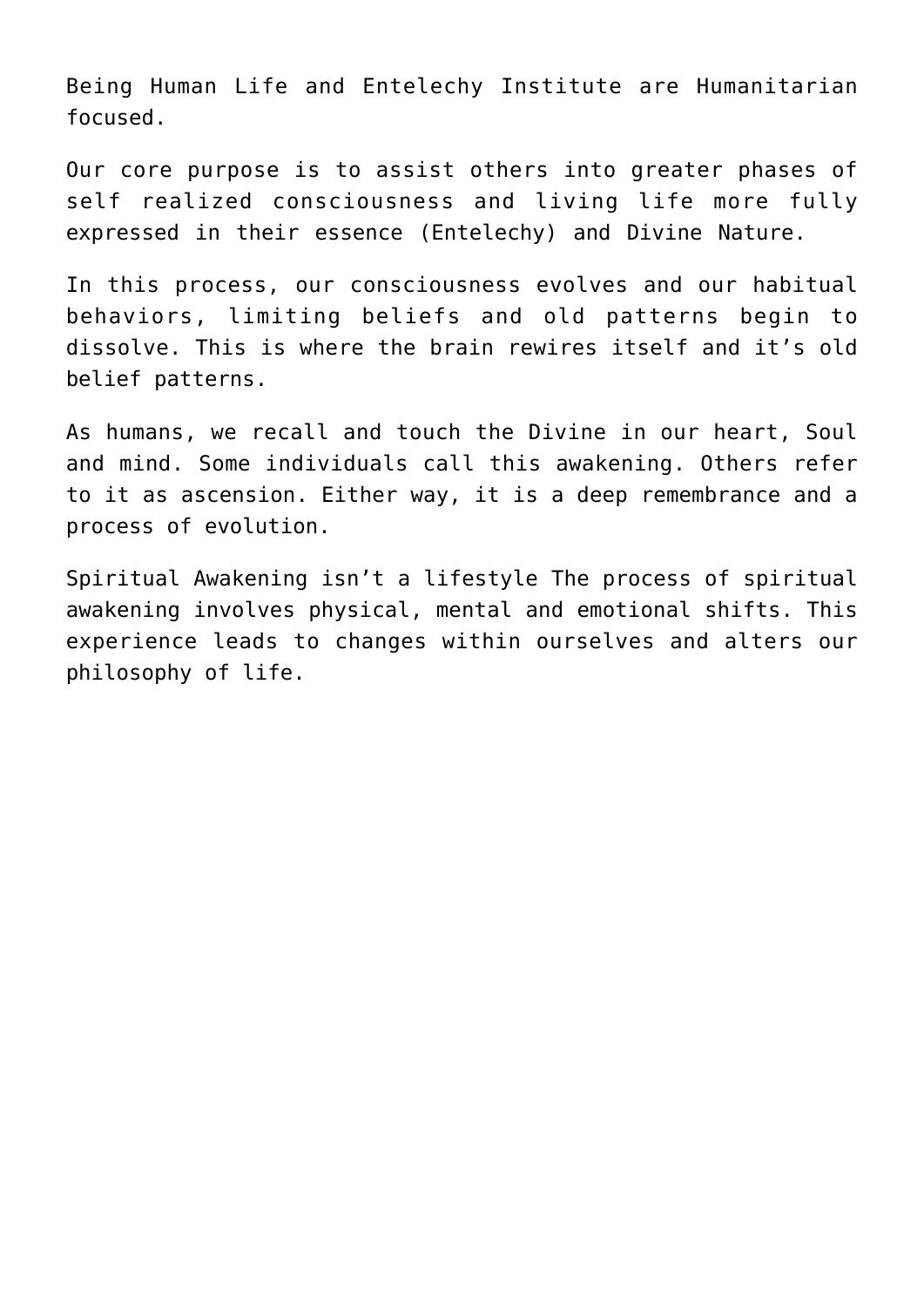

BHL Main Images1

# **BEING HUMAN LIFE offers pathways to reconnection with self in the journey to becoming whole again.**

**Entelechy Institute** is a cocreative collaboration between me and an amazing colleague and true friend, Michele Rae. Together we said "YES" to the call to expand into the creation